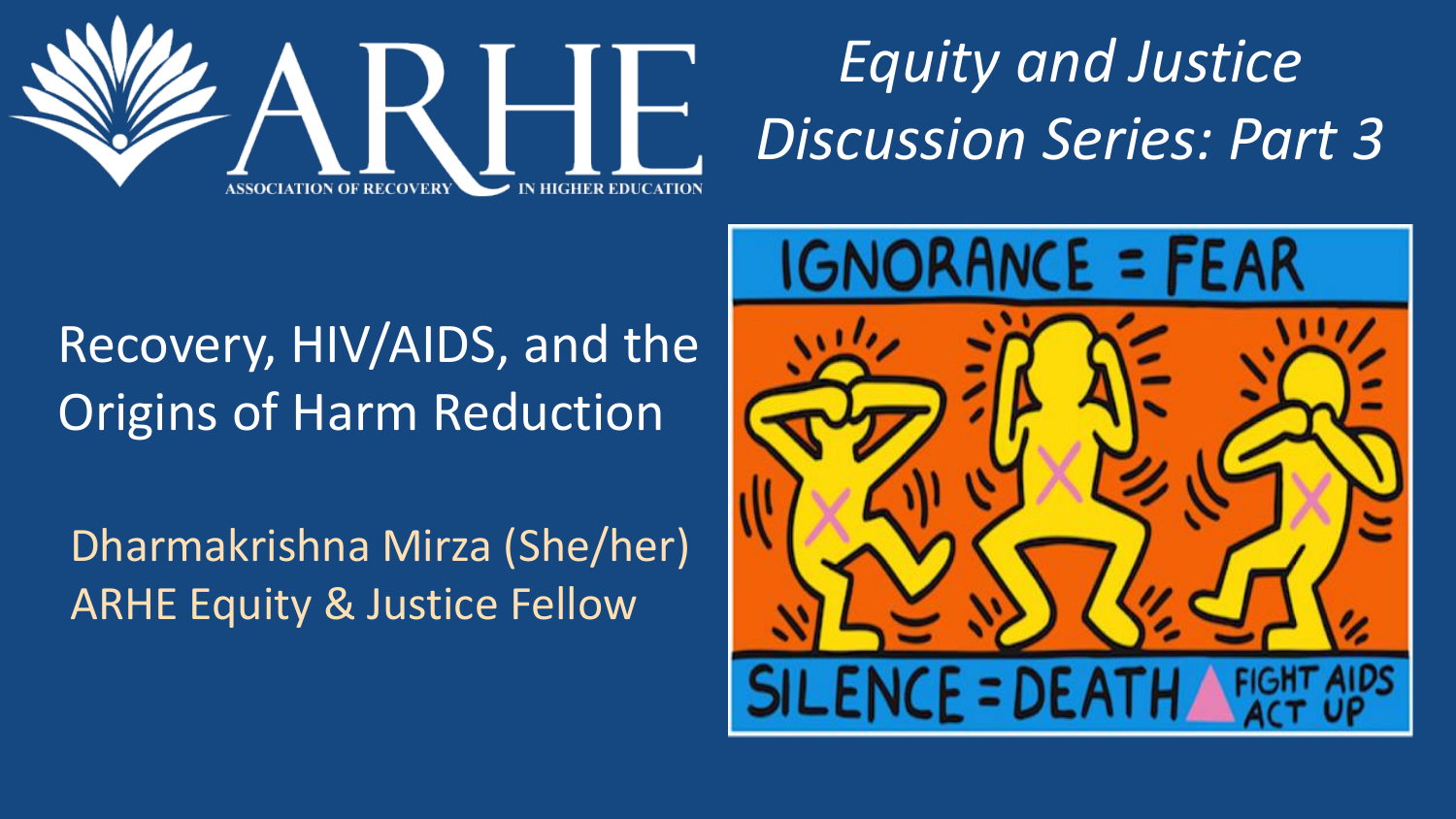### Land Acknowledgement:

*Oregon State University in Corvallis, Oregon, is located within the traditional homelands of the Mary's River or Ampinefu Band of Kalapuya. Following the Willamette Valley Treaty of 1855, Kalapuya people were forcibly removed to reservations in Western Oregon. Today, living descendants of these people are a part of the Confederated Tribes of Grand Ronde Community of Oregon [\(grandronde.org\)](https://www.grandronde.org/) and the Confederated Tribes of the Siletz Indians [\(ctsi.nsn.us\)](http://ctsi.nsn.us/)*



The Confederated Tribes of the



**Grand Ronde** Community of Oregon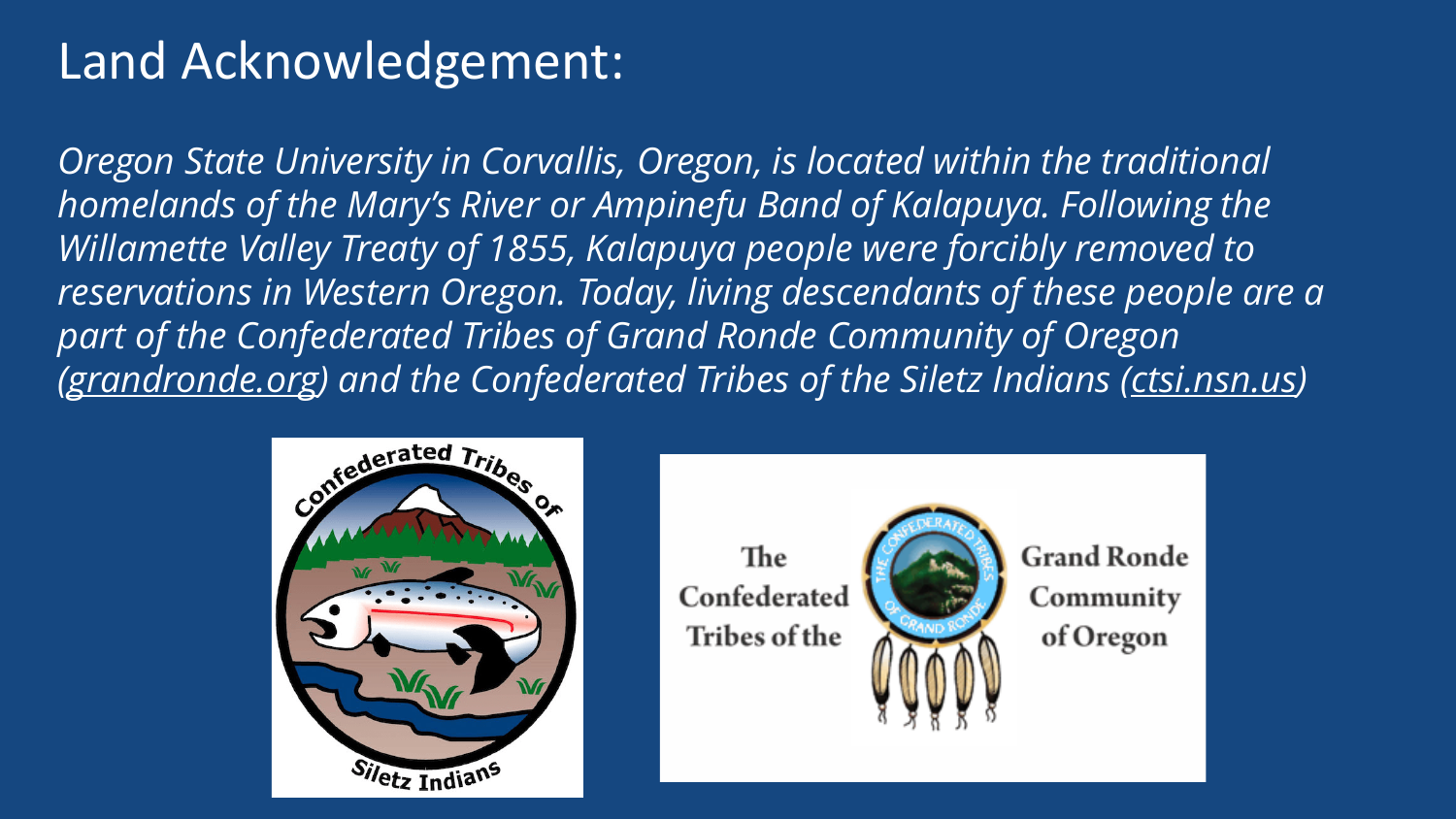#### **About Me**

► Education: Oregon State University BS Public Health: Health Promotion & Health Behavior, Queer Studies (Minor) & Medical Humanities (Certificate)

MAIS: Women, Gender, Sexuality Studies + Adult Higher Education MPH: Health Promotion & Health Behavior

► HIV Advocacy: Harm Reductionist

Valley AIDS Information Network Inc., Board of Directors 2016-2020

Community Outreach and Education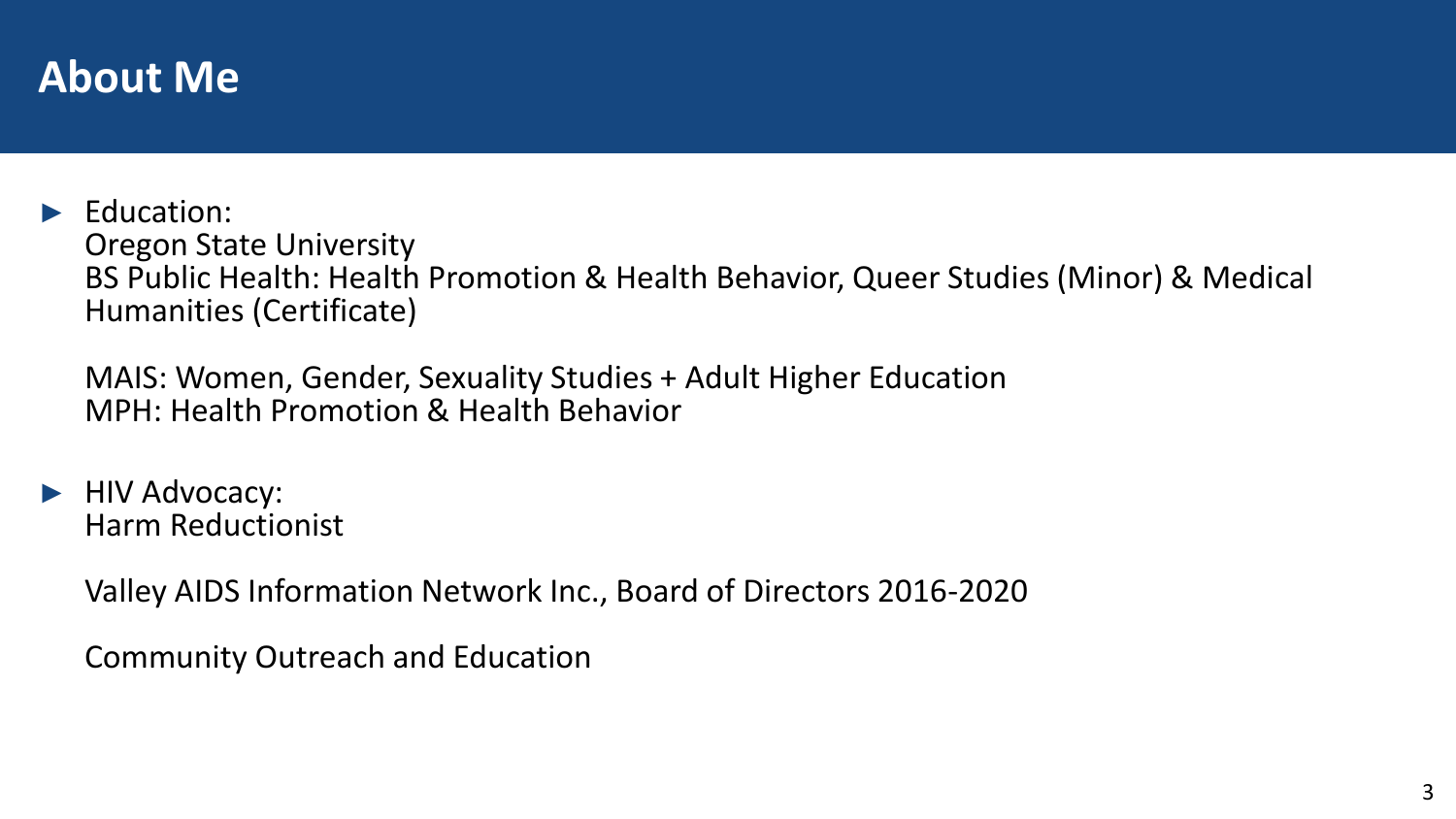#### **About Me**

- ► Personal and Cultural Background:
	- **Queer**
	- ► Trans Femme & Khawaja Sira (Pakistani Third Gender)
	- ► HIV Positive
	- ► Former Sex Worker and IV Drug User

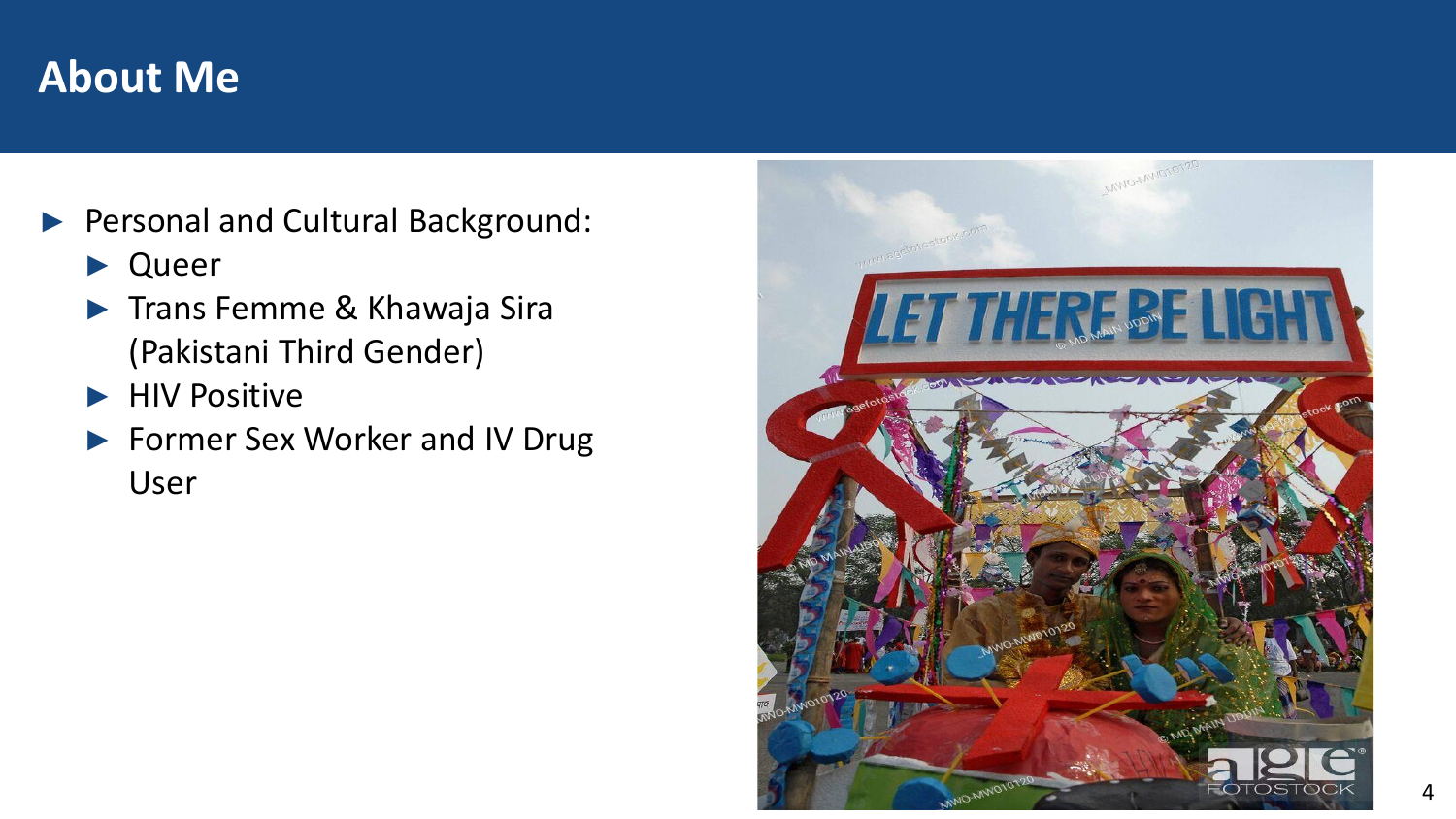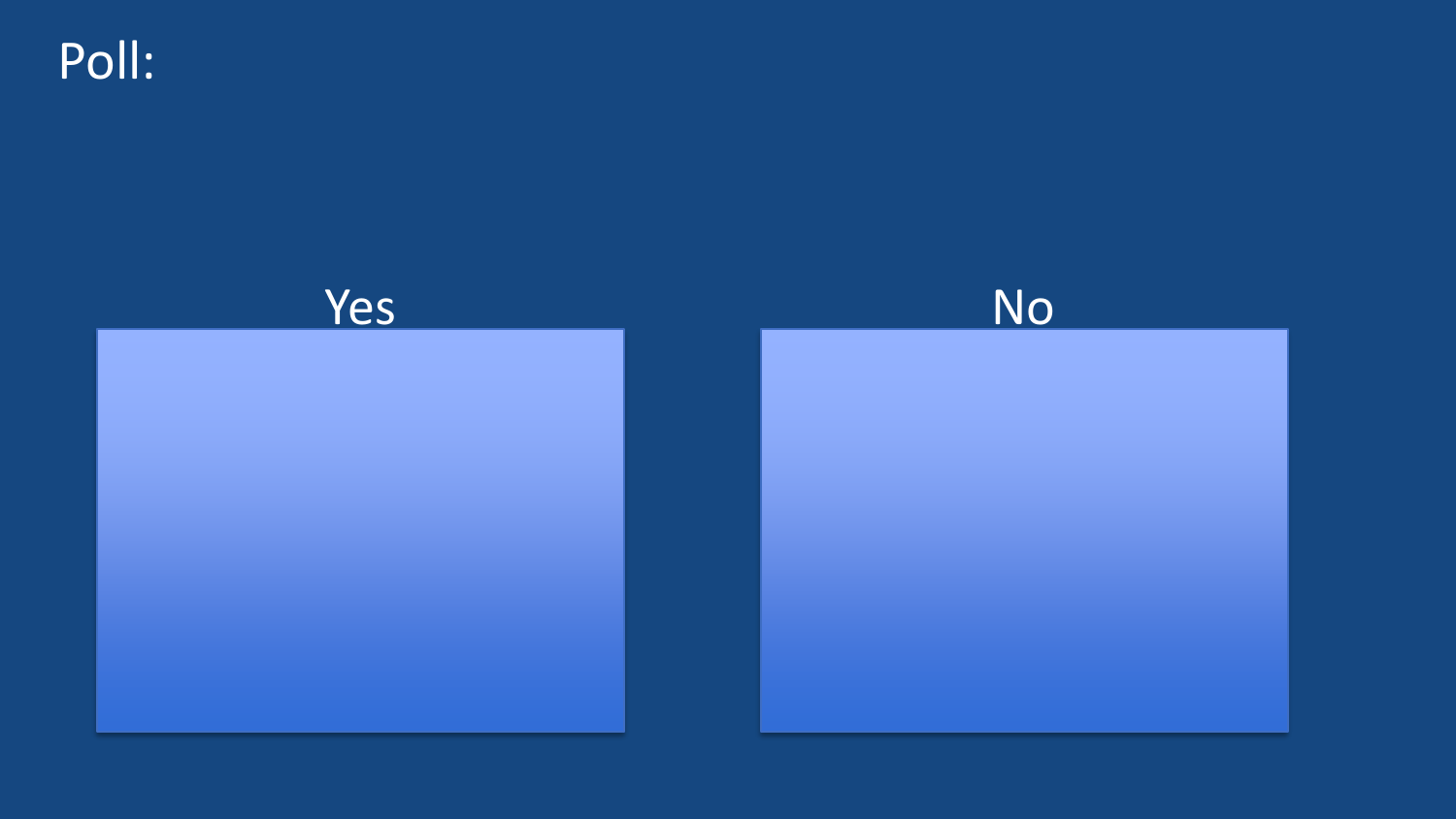### Poll: I am aware of the difference between HIV and AIDS?

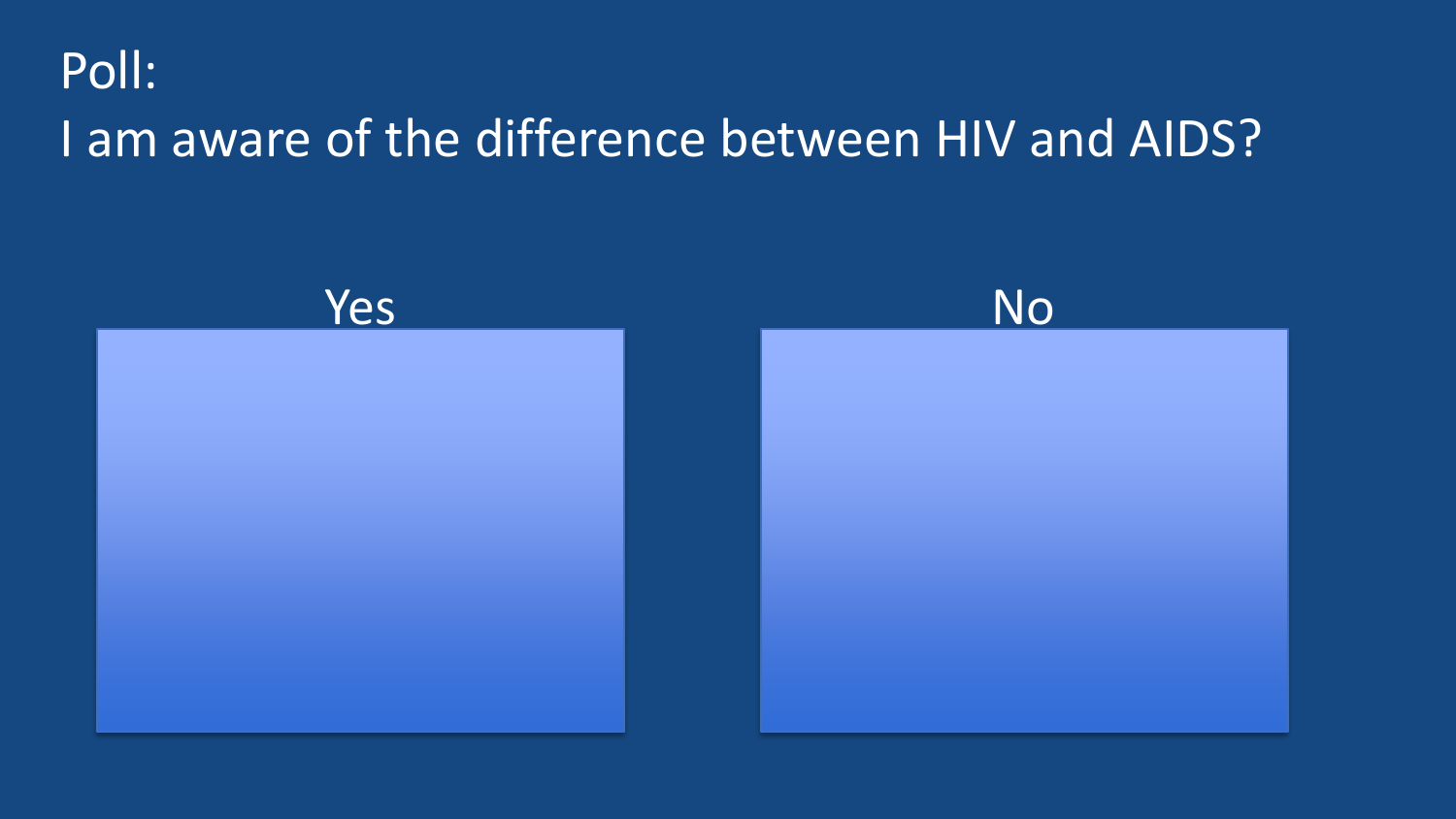### If I were asked today, I would know where to refer a student/peer/colleague to get tested for HIV on my campus/in my community?

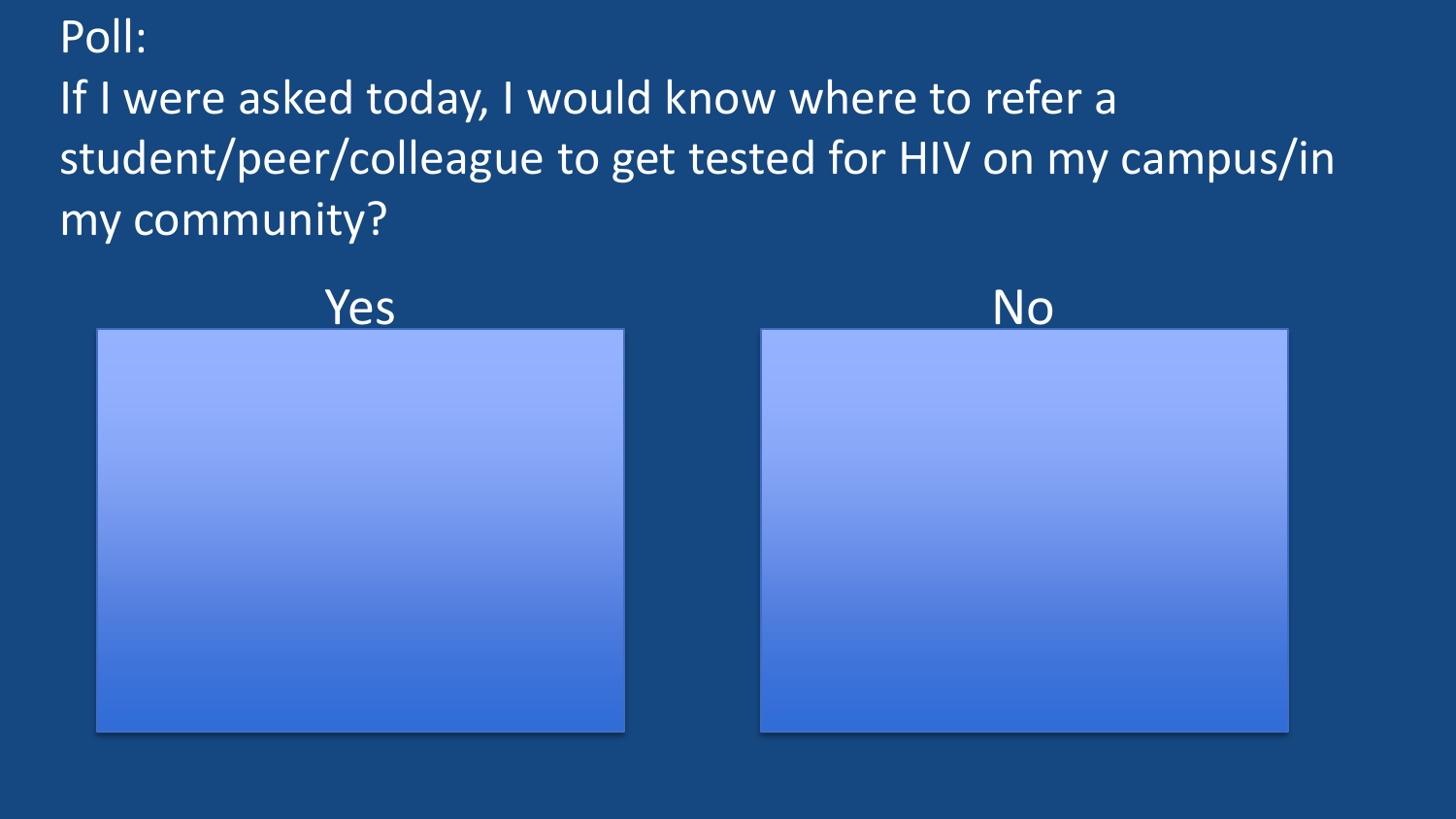### If I needed to help to a student/colleague/friend find treatment for HIV I would know where to refer them?

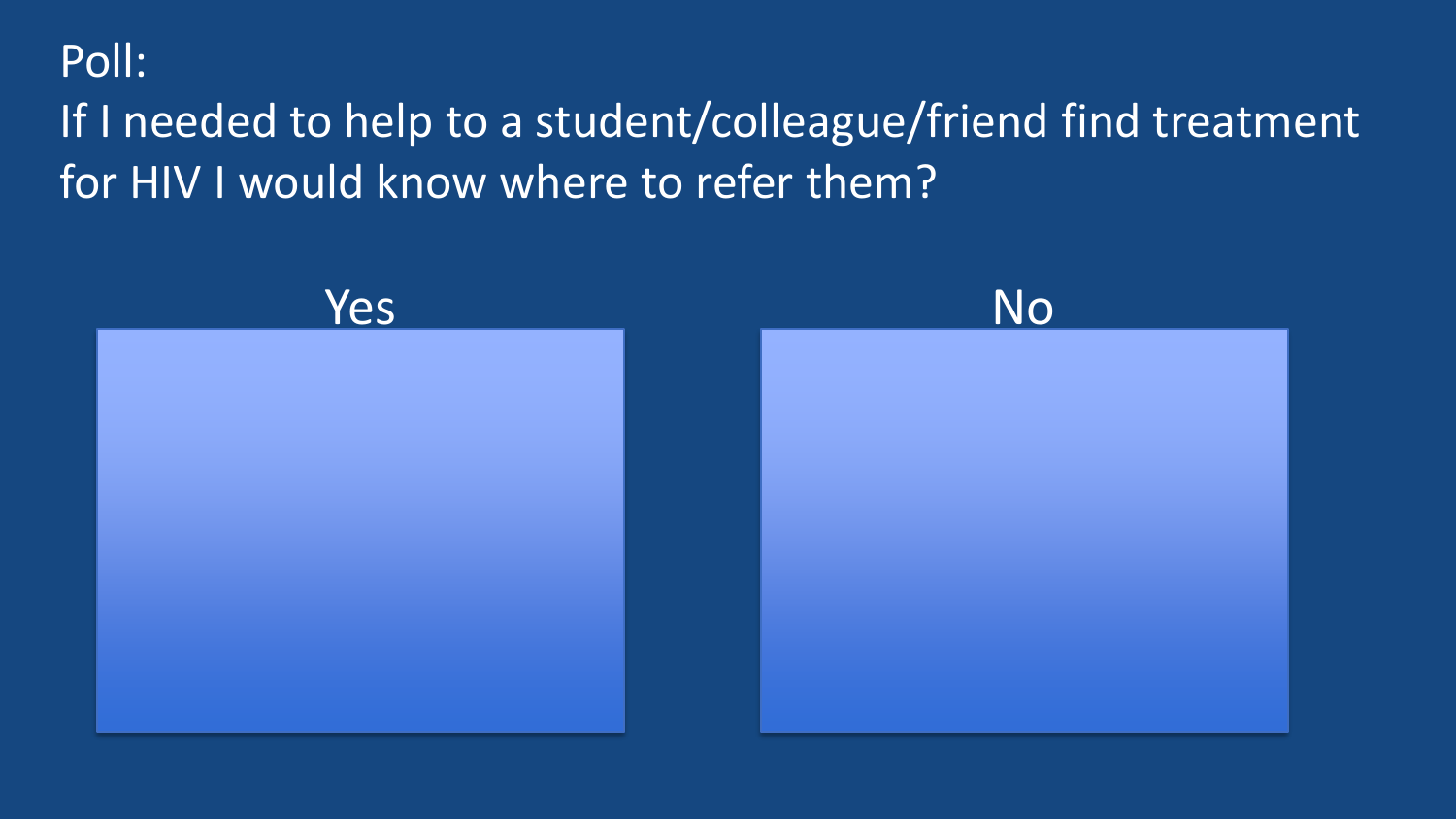### I would feel confident talking to a student/colleague/peer about their HIV status and how it impacts their recovery?

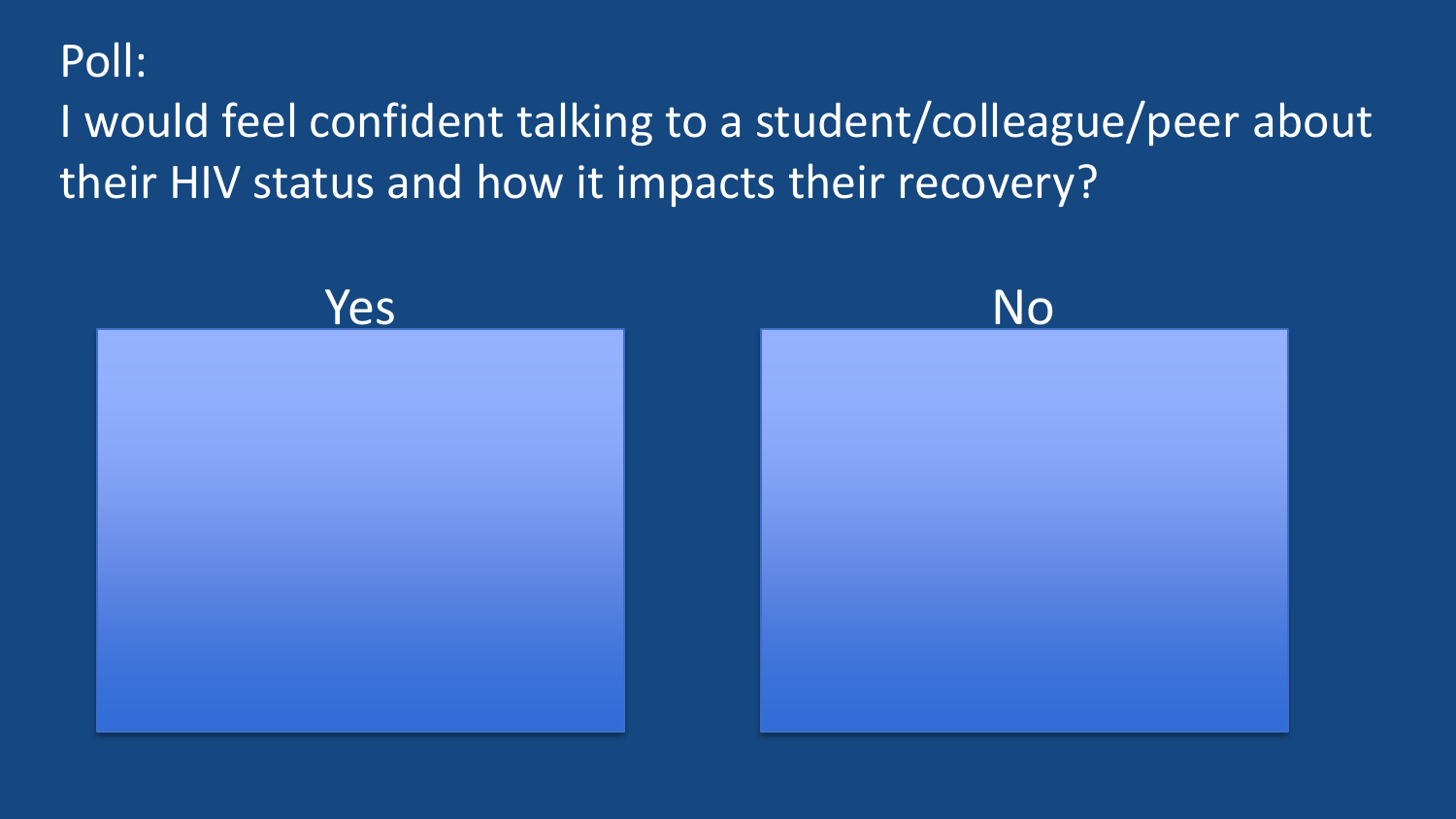### **HIV ≠ AIDS**

HIV (Human Immunodeficiency Virus)

- $\blacktriangleright$  A virus that attacks the human immune system and reducing our ability to fight off infections and disease.
- ► HIV is a sexually transmitted infection and can be also be spread through needle sharing, vertical transmission (pregnancy & breast feeding), and formerly through blood transfusions.
- ► HIV is not curable, but can be treated with Anti-Retroviral Therapy (ART)

AIDS (Acquired Immunodeficiency Syndrome)

- ► The result of untreated HIV infection
- Considered the late-stage of HIV infection.
- ► What warrants and AIDS diagnosis:
	- ► CD4 Cell count falls below a certain level
	- ► The development of one or more opportunistic infections (i.e. Tuberculosis, HSV-1, certain Cancers, etc.)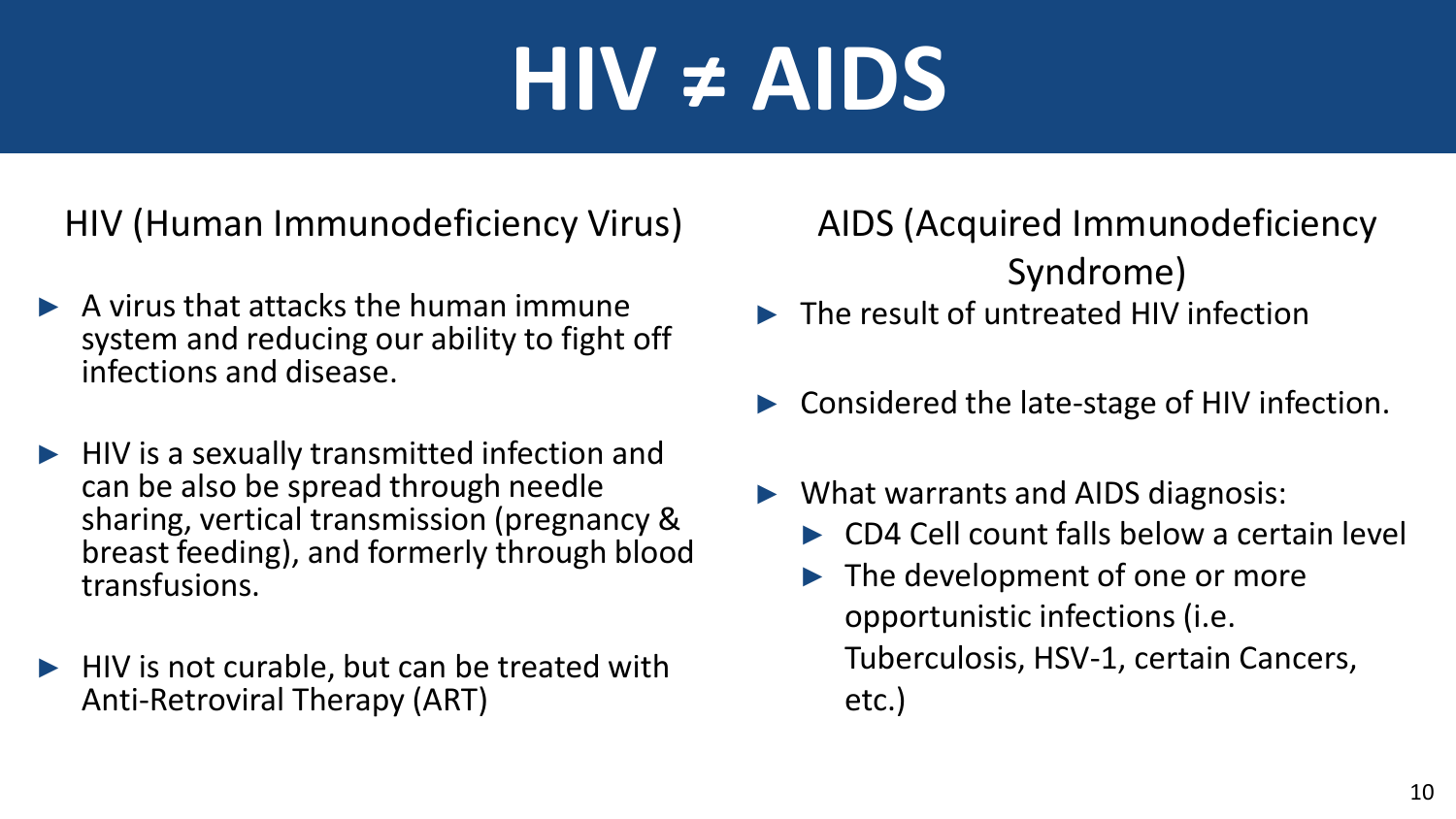# **HIV/AIDS Disparities.**



2014

- MSMTW (Men who have sex with men & transgender women)
	- ► MSM Men who sex with men

#### ► BIPOC

Increasing in North American Indigenous and Pacific Islander communities

► IV Drug Users

<sup>►</sup> Survival Sex Workers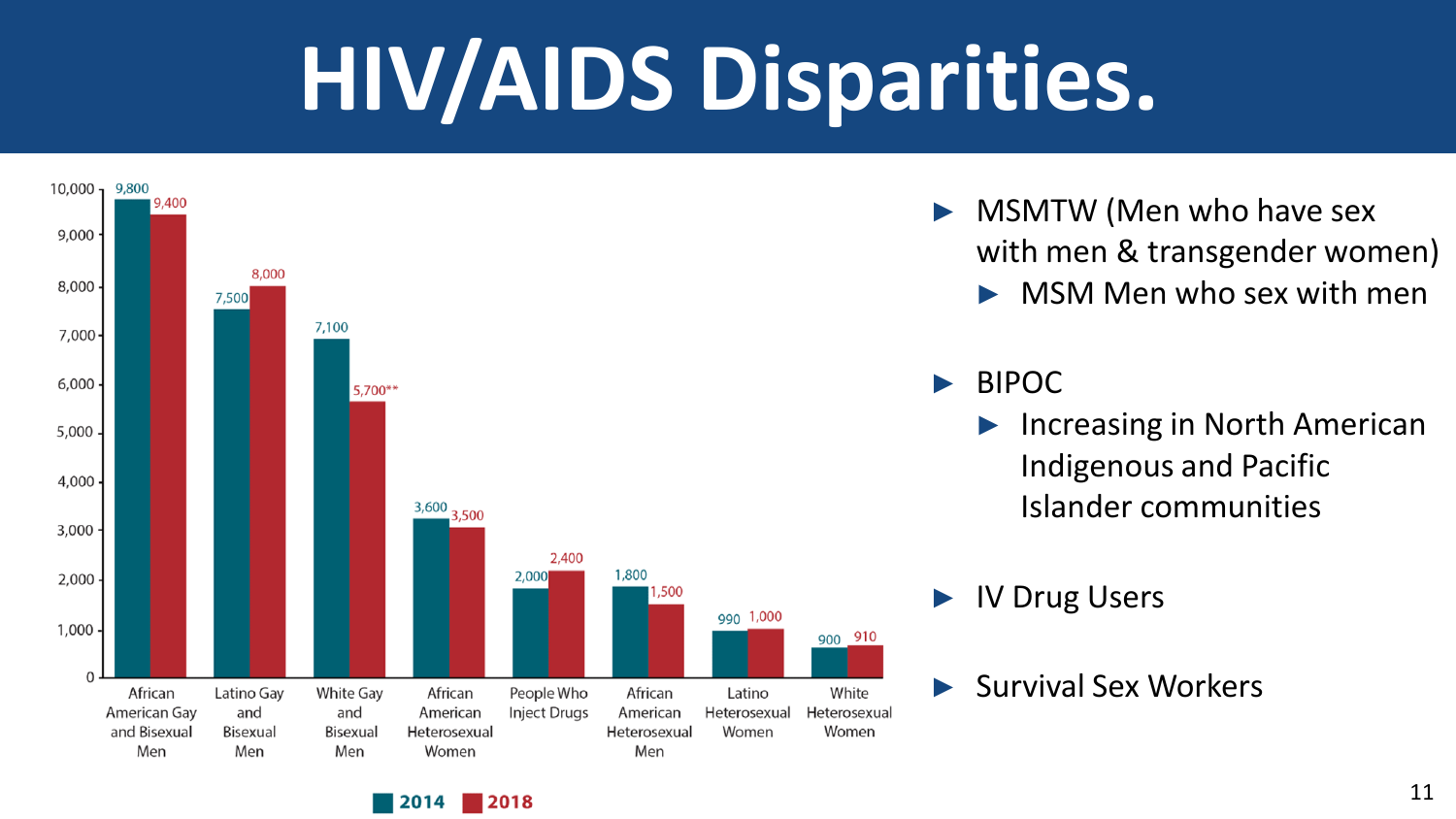# **HIV/AIDS & Stigma**

- Stigma Kills, HIV Is preventable and treatable!
- ► HIV Stigma:
	- Dating & Sex
	- ► Social Discrimination
	- Disclosure Laws & HIV criminalization
	- Employment, Immigration & Medical Discrimination
	- ► HIV is not a "queer disease".
	- ► U=U, Undetectable = Untransmittable
		- The HIV virus can be suppressed via medication to a point where it is no longer detectable in the blood.
		- When you are adherent to medication and undetectable due to viral suppression you are **NOT ABLE** to transmit the virus.

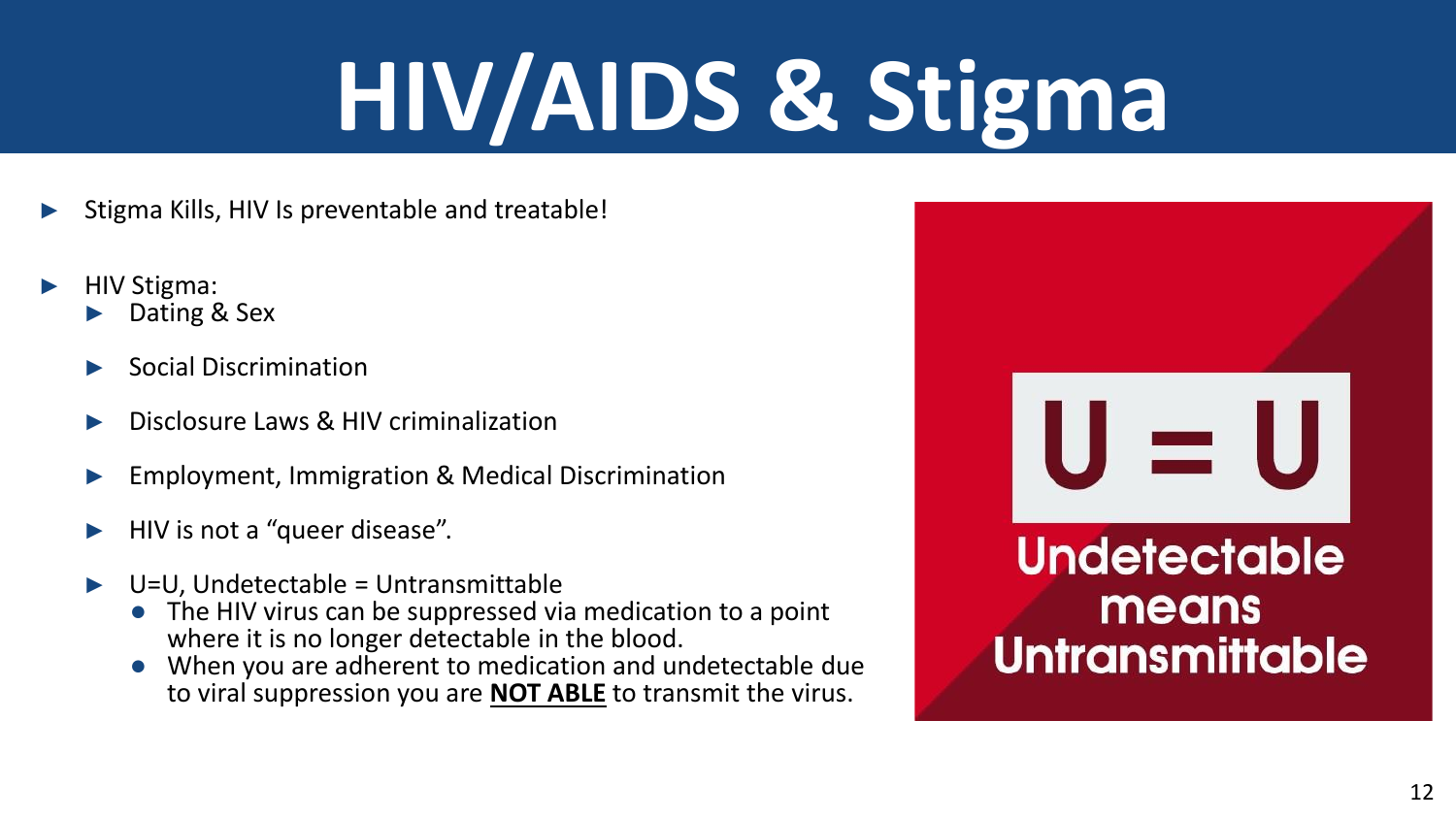# **HIV/AIDS & Harm Reduction**

- $\blacktriangleright$  Harm Reduction models stem from the need for alternative models for treatment, care, and prevention among IV drug users during the early AIDS crisis.
- $\triangleright$  We must incorporate awareness of HIV prevention issues into our recovery communities and honor the legacy of AIDS activists, those we have lost to HIV/AIDS, and communities still affected by/living with HIV/AIDS.
- ► Harm Reduction = Being HIV Aware!

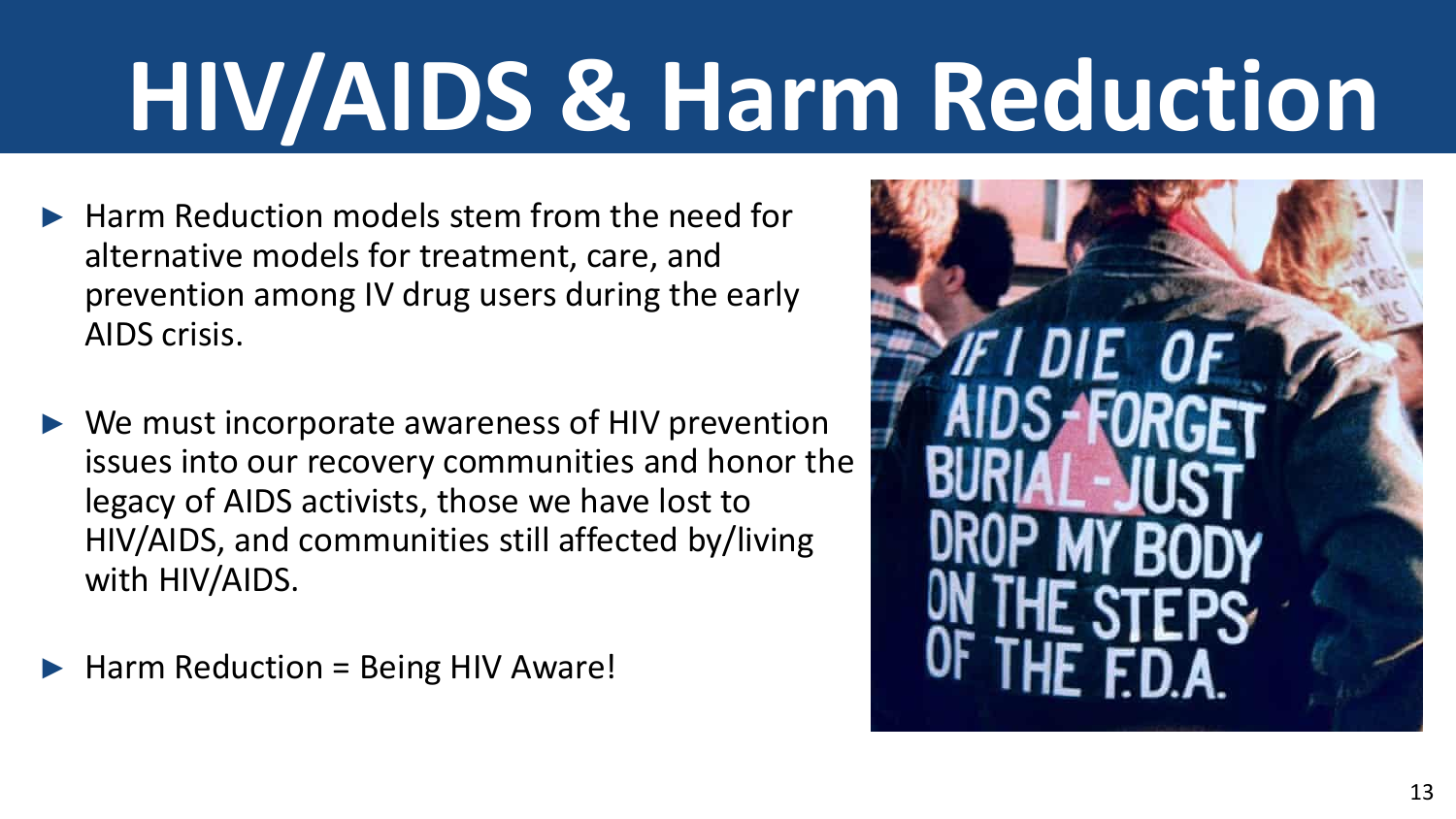## **Know your status**

# **MY STATUS IS IIS NOT** A SECRET

You deserve to know your HIV status. Positive or negative, knowing your status gives you the power to act with confidence and care for yourself and your community. The choice of whether to share your status with others is yours, but knowing it ensures you have one."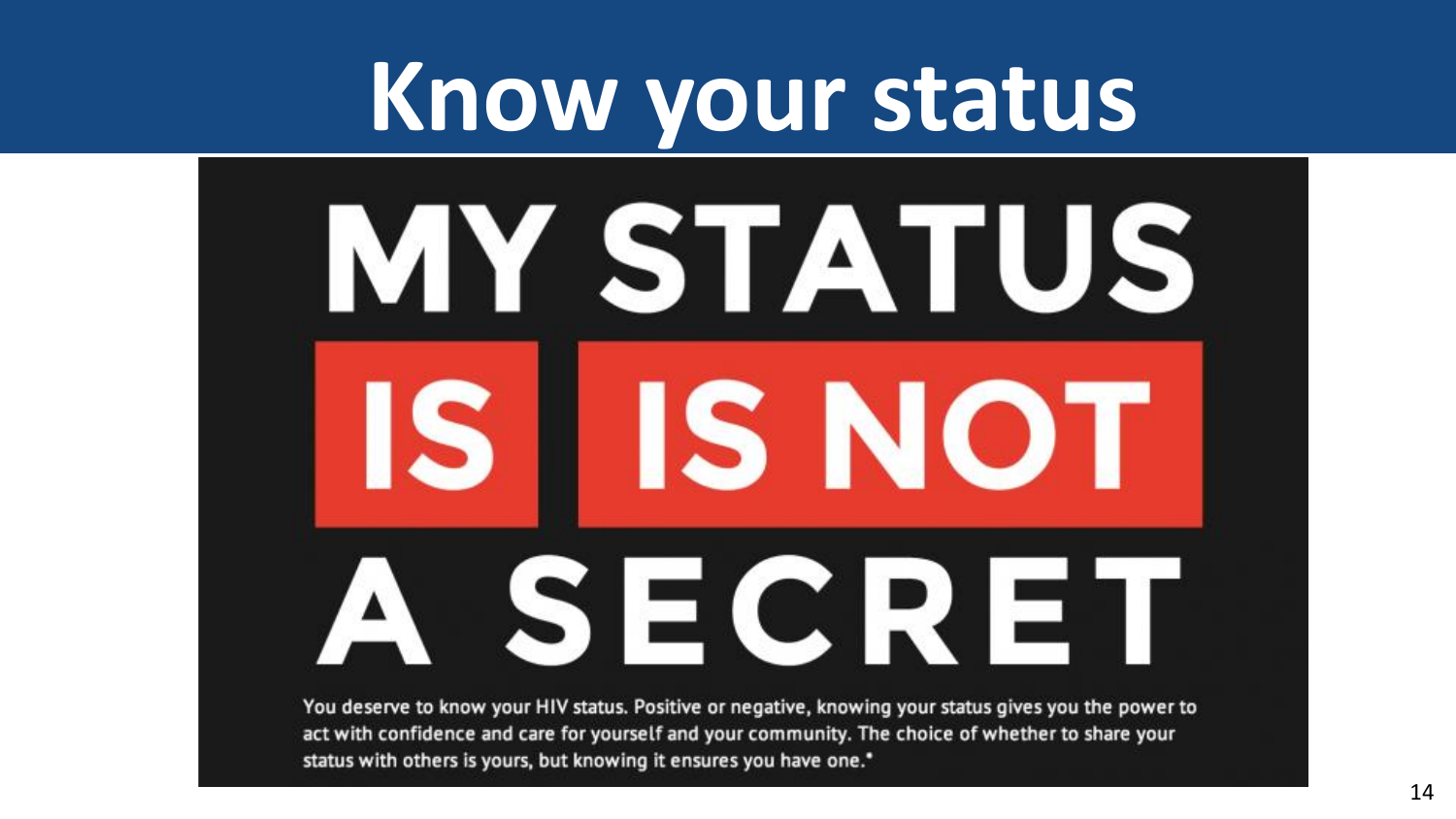# **PrEP and PEP**

- ► PrEP: Pre-Exposure Prophylaxis
	- ► Daily medication that can prevent HIV infection from unprotected sex/needle sharing.
	- $\blacktriangleright$  Near 100% effective if taken as directed.

- ► PEP: Post-Exposure Prophylaxis
	- ► Taken with 72 hours of potential exposure to HIV (i.e. needle prick/unprotected sex).
	- ► Can reduce transmission/infection by around 80% or higher.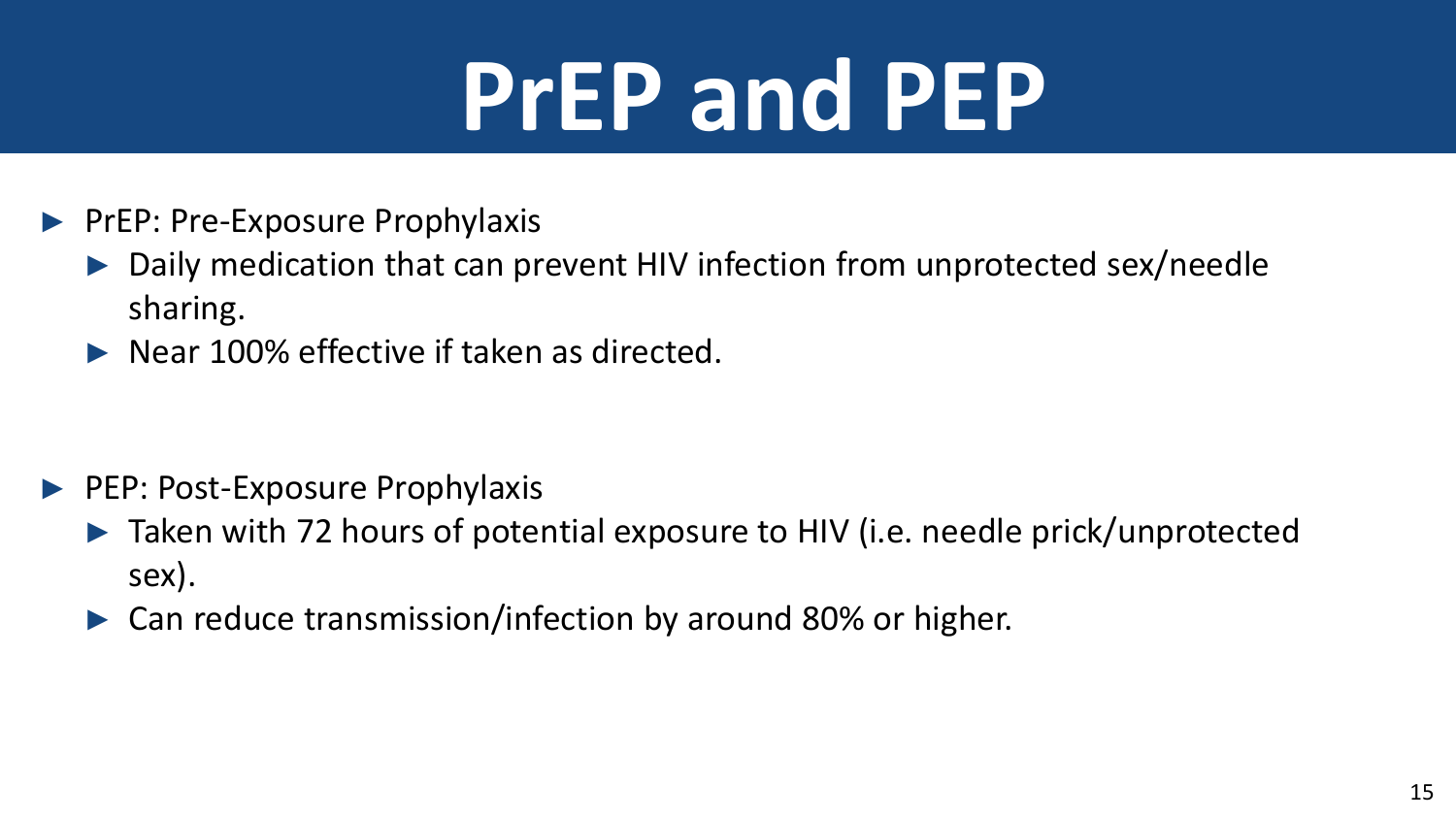# **HIV/AIDS & Recovery**

- ► HIV-Positive individuals often face stigma and difficulty in accessing inpatient and residential treatment.
- Students living with HIV are less likely to seek recovery or harm reduction services due to stigma.
- Emerging HIV risk behaviors among collegiate health populations include:
	- ► increased substance use (and polysubstance use) among college students, postquarantine
	- ► Sexualized drug use among young adult MSMTW
- Our HIV Status can play a big role in our recovery, and it is often difficult to discuss HIV, sex-related addictions, and stigma in collegiate recovery communities.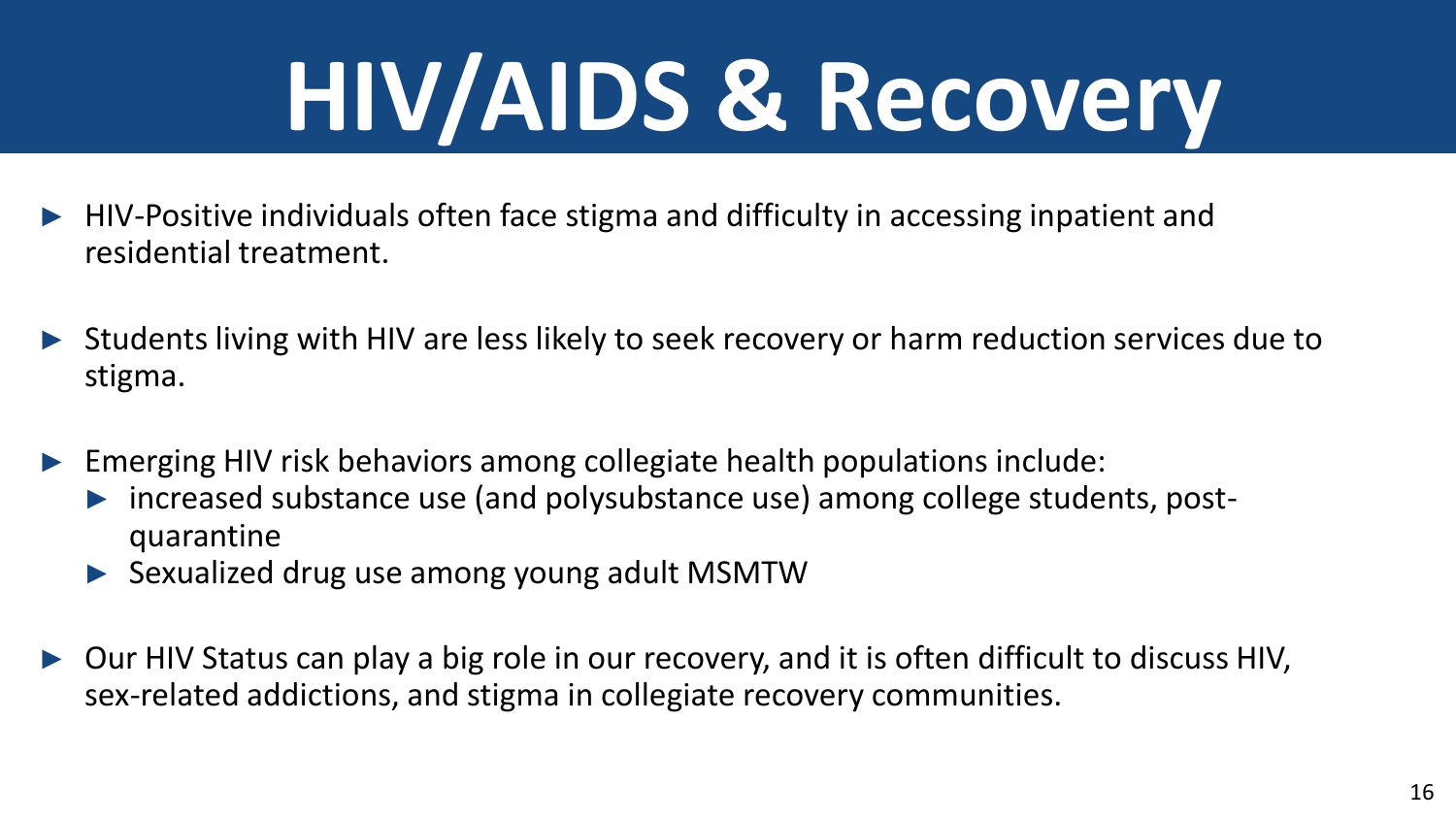# **HIV/AIDS & Collegiate Recovery**

- ► About 25% of all new HIV infections are among youth ages 13-24 and the highest rates are among young adults ages 25-34.
- ► Young People are the mostly likely to be unaware of their HIV Status. About half of adolescents/young adults living with HIV are unaware of their status.
- ► HIV prevention is a lower priority in collegiate and schoolbased health programs than it has been historically.
- HIV risk is increasing among PWUD with an increase in IV opioid and methamphetamine across the US.



HRC, 2018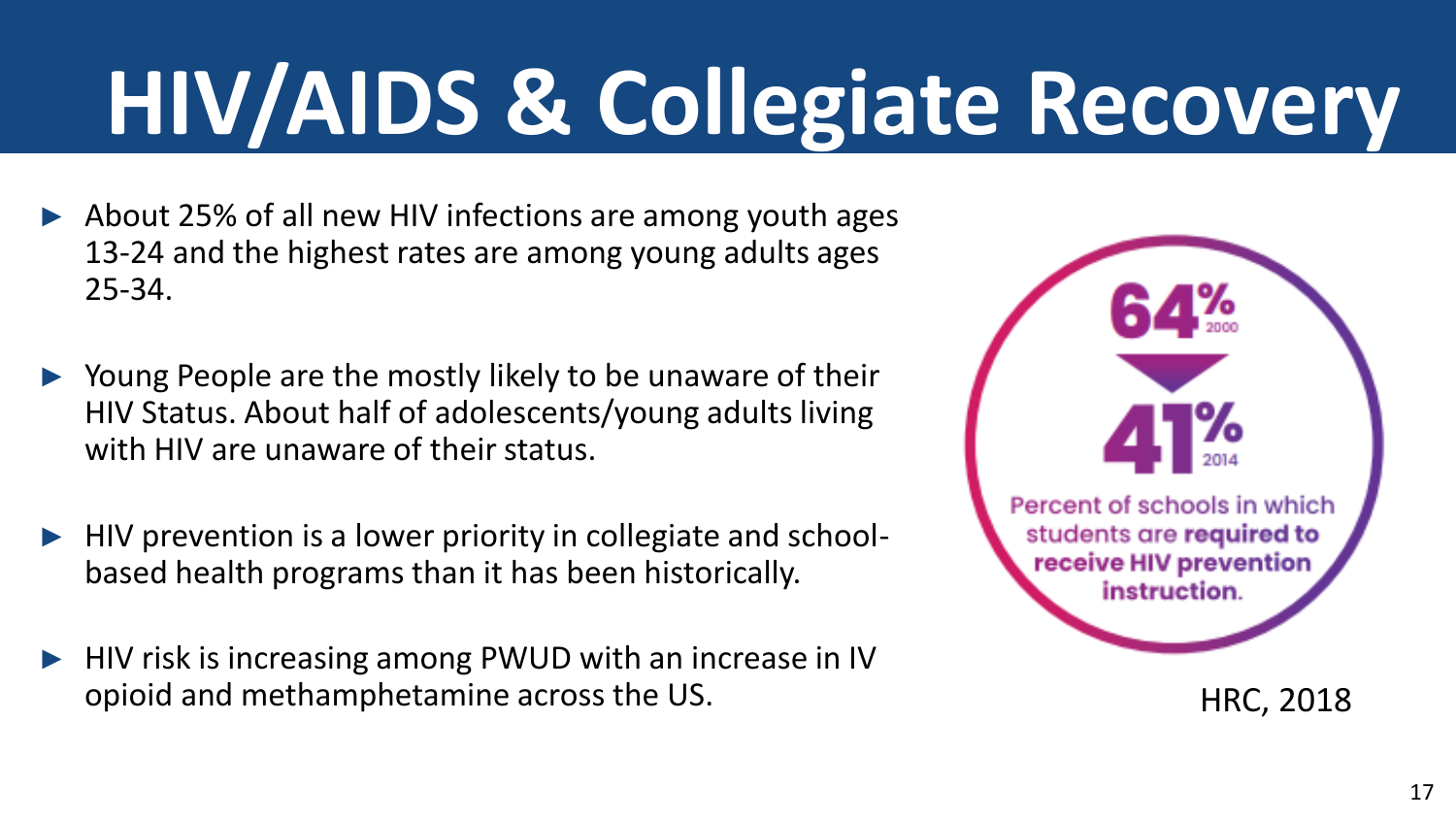# **What my CRC/CRP can do?**

#### Prevention:

- ► Offer condoms and Harm Reduction supplies
	- ► Variety of condoms (internal & external) & lubricant
- ► Needle Safety
	- ► Offer Syringe Exchange
	- ► Sharps Disposal (not just for IVDU!!!)
		- Hormone needles, insulin.
- ► Rapid HIV Testing Events

#### Support People Living with HIV (PLWH)

- ► Advocate for Campus based HIV treatment
- Advocate for access to ART & PrEP through campus pharmacies
- Consider hosting Recovery meetings for PLWH
- Talk about HIV stigma in your CRC
- Identify HIV support services on your campus/in your community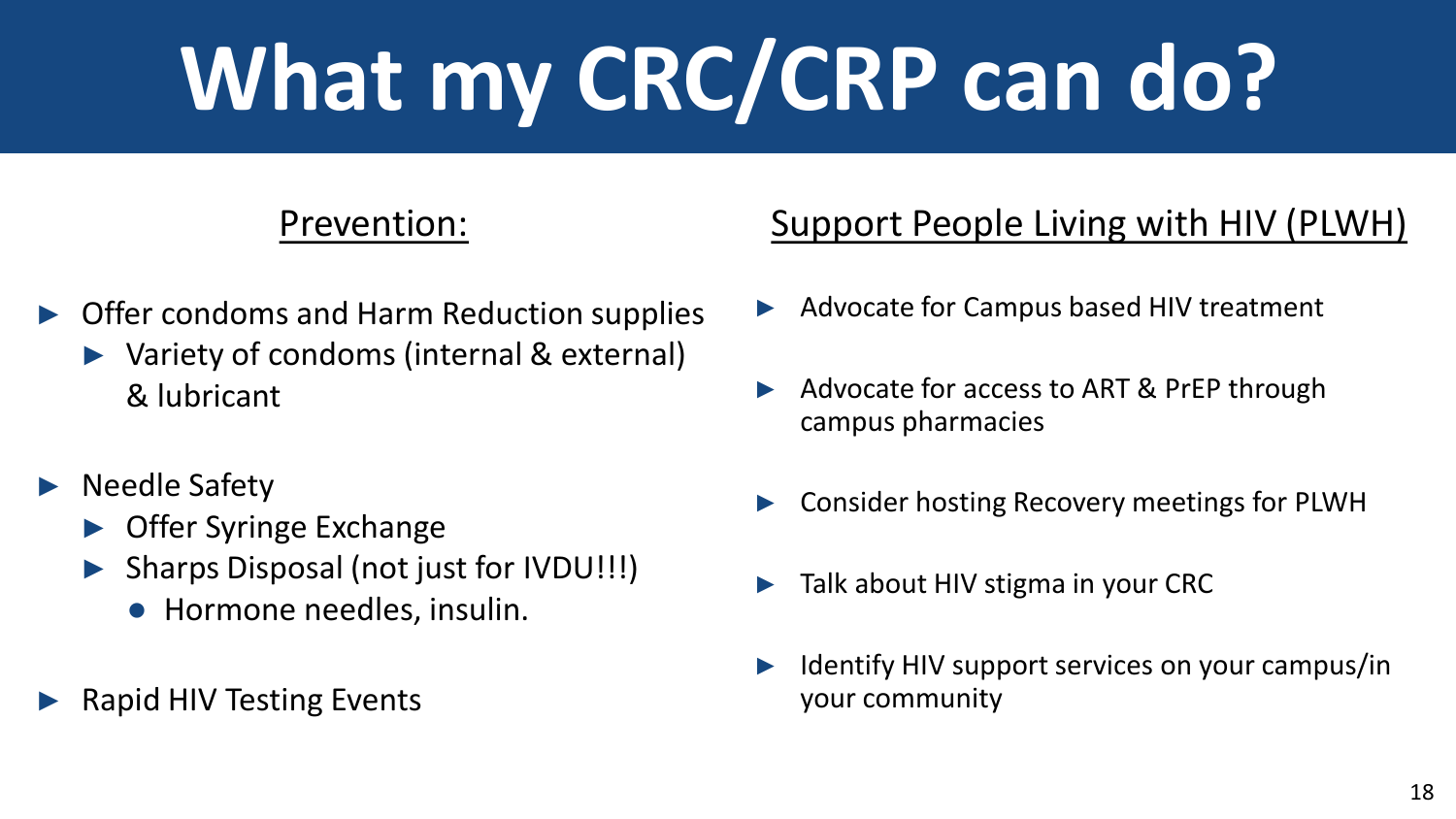# **COVID Prevention is HIV Justice**

- Respect Health Guidelines to protect HIV-positive and other immunocompromised students and people in your communities.
	- ► Wear a Mask
	- ► Social Distance
	- ► Get vaccinated for COVID-19, if possible.
- Advocate for safe policies for the return of students and faculty at your institution!
- Keep CRC members/residents accountable for COVID safety precautions.
- Check in on students living with HIV during quarantine.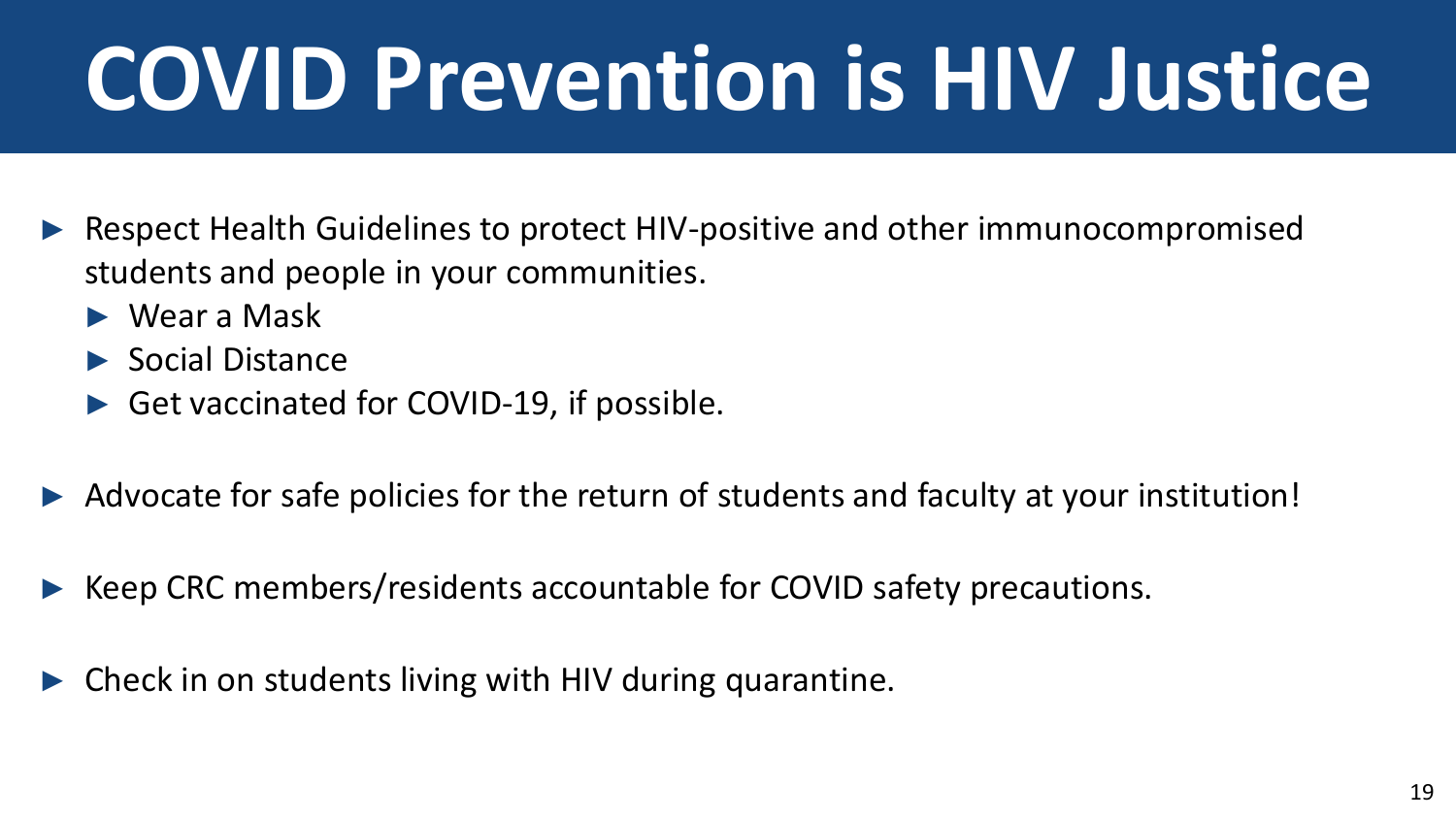### Group Discussion:

*What questions do you have about HIV and Recovery?* 

*What programs have you seen to support PLWH in recovery or students with HIV?* 

*What concerns do you have about implementing HIV programs and supports at your CRC?* 

*This is your opportunity to ask those burning/lingering questions you may have wanted to ask about HIV/AIDS & Recovery that you haven't in the past!*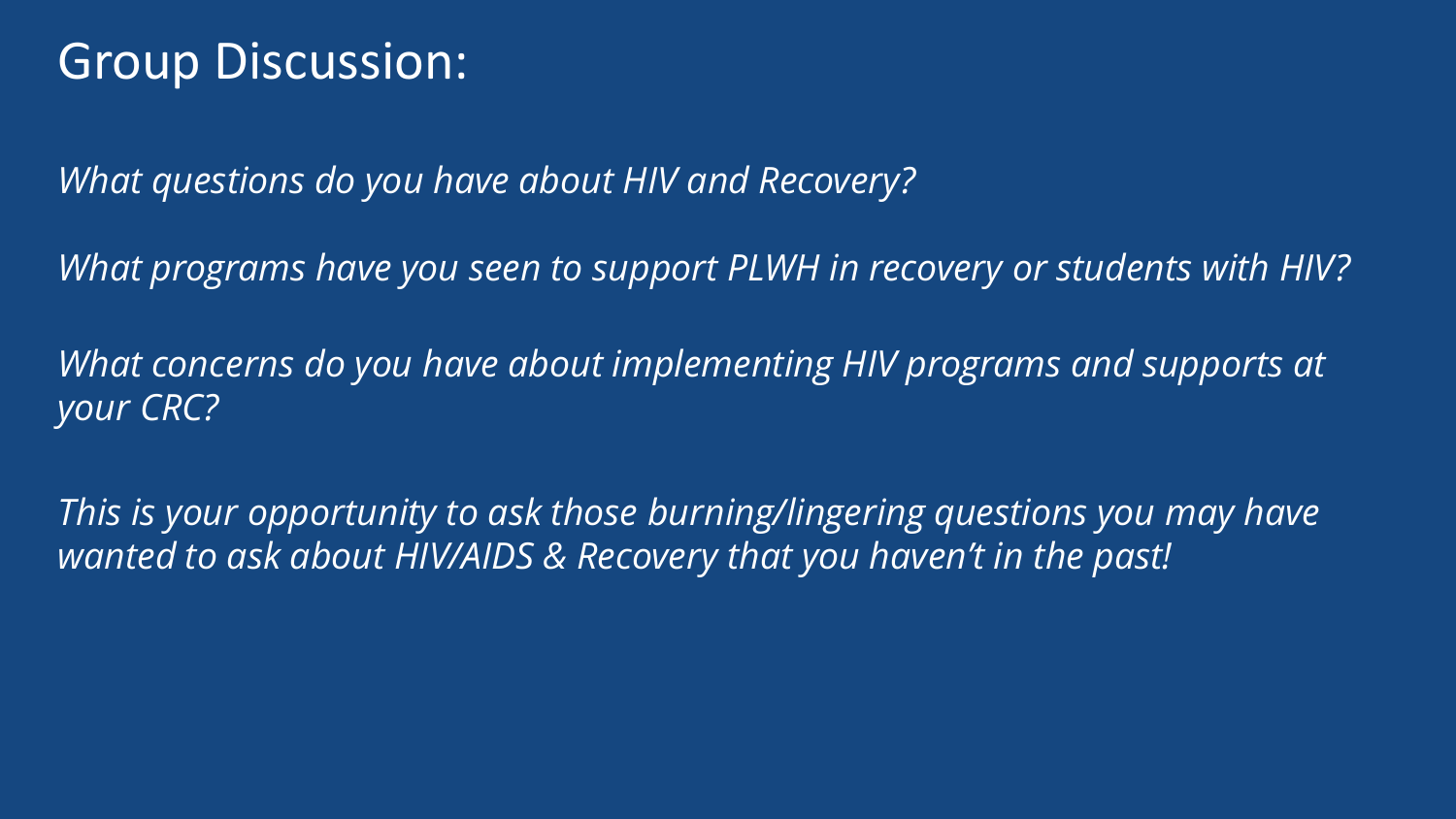#### **STUDENT HIV AWARENESS & REDUCTION PLEDGE** (SHARP)

#### I am making a commitment to:



Know my HIV Status, and to get tested regularly if needed.



Understand the difference between HIV & AIDS and  $U=U$ .



Identify where students can get tested for HIV on my campus or in my community.



Identify where students can get treatment or support for HIV on my campus or in my community.

Distribute safer sex supplies at my CRC/CRP or locate where students can get these supplies on my campus or in my community.

This pledge requires more than just gaining awareness. It requires action to prevent HIV/AIDs and your students' lives and wellbeing are at stake.

HIV is preventable! Together we can be a part of the solution

S- know your status H- HIV Awareness A- Access to Care R- Recovery from HIV through treatment P- Prophylaxis